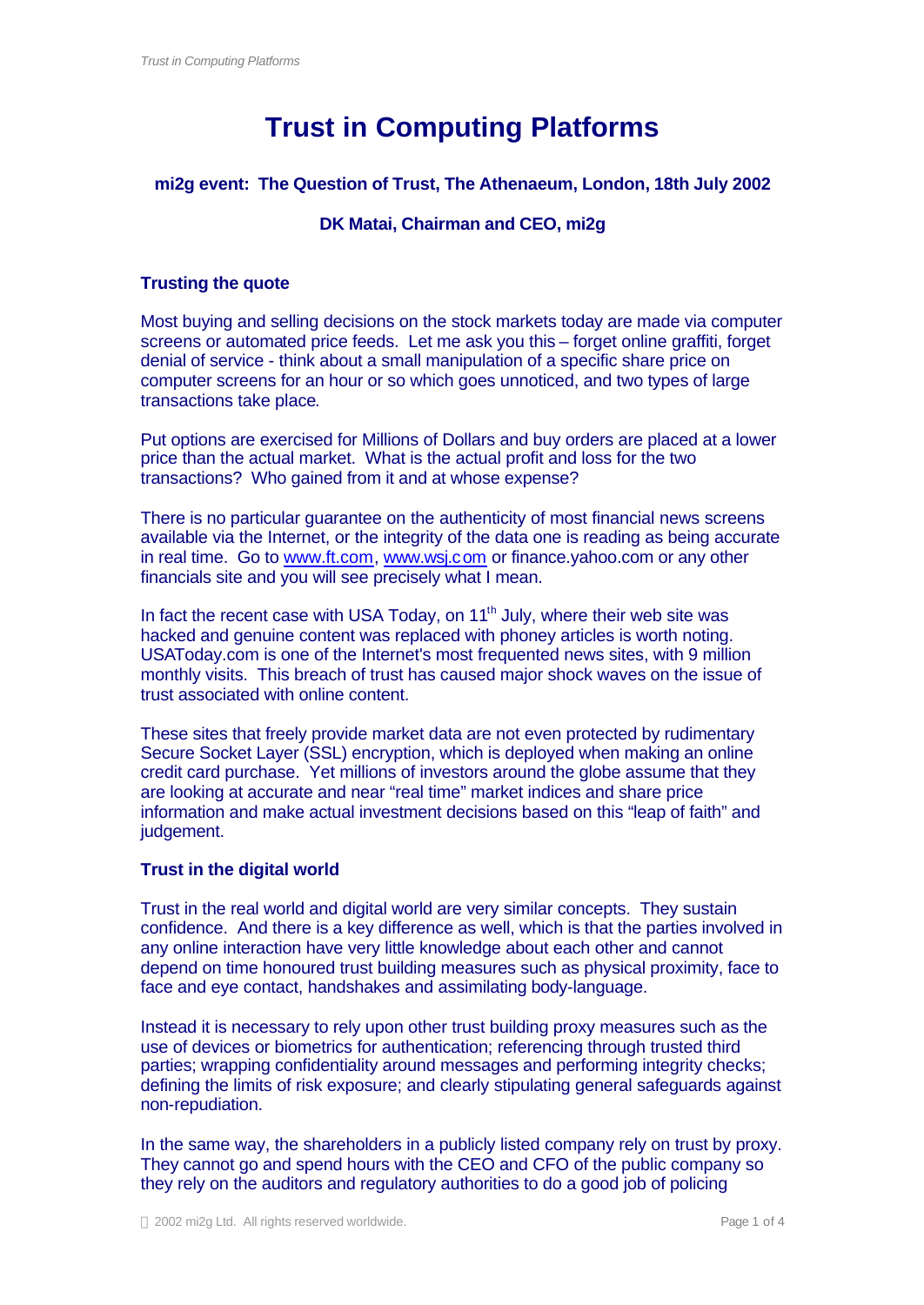confidentiality, integrity, authentication and non-repudiation of all transactions referenced in the annual report. But… what happens if the policeman cannot be trusted, as has happened in the case of Enron/Andersen?

#### **Identity theft**

Another problem arises on the issue of identity and authentication. Are you really who you claim to be? It is often assumed that the problem with supplying sensitive information to a bank is purely a matter of preventing interception by a third party during the transfer process and that once the necessary information for the transaction has been successfully exchanged it is safe and there is no further risk. Nothing could be further from the truth because of the possibility of identity theft. How can enough trust be established that the person making the request to withdraw funds via electronic means is indeed the person who he or she claims to be on each and every occasion? What needs to be carried by the user and what needs to be measured to authenticate and yet be non-replicable? Even fingerprints and key fobs can be usurped and duplicated.

In fact, there is no known method of establishing the identity of the user with complete certainty. The 3 components of identification – something you are, something you know and something you have – can all be compromised or simultaneously forged by a determined malicious user if used without coupling.

## **Overt digital attacks, loss of trust and correlation with identity theft**

Many Heads of Security of banks say, "Yes, our website was defaced last year. They did not penetrate our systems. Not a big issue." If violation of their brand name and the associated customer trust is a not a big issue, what is?

The trust that customers have in a company is effectively shattered as a direct consequence of a public attack. Even when banks and other corporations use third party hosting for their websites and only store important information on machines not accessible to the Internet, the general public still loses faith in them and can no longer be confident in the safety and integrity of information entrusted to those financial institutions or multinationals. After WorldCom and Enron is a consumer going to believe what the CEO, CIO and the auditors say about the integrity of their personal details and data surrendered online to their corporation?

In fact, if an online site is defaced it means that the security of the system hosting that website has been undermined and the data changed.

The Deceptive Duo, a US group that systematically defaced 11 US government sites and 6 military sites in April and May 2002, was able to access profiles of users on the systems they attacked; and they displayed them as part of their defacement in order to prove this to the world. They also targeted several banks and were able to access very sensitive customer account details, which were also made public. Identity theft is a key issue in the  $21<sup>st</sup>$  Century.

#### **Security on the Internet**

The number of announced vulnerabilities in computing platforms has been rising exponentially and corporations failing to take them seriously face huge risks. In fact, the Internet was not conceived to be a secure network. Distributed – yes. Secure – no. From its inception, applying the Internet to business was problematic from a security perspective. Nonetheless, the Internet has been embraced as a global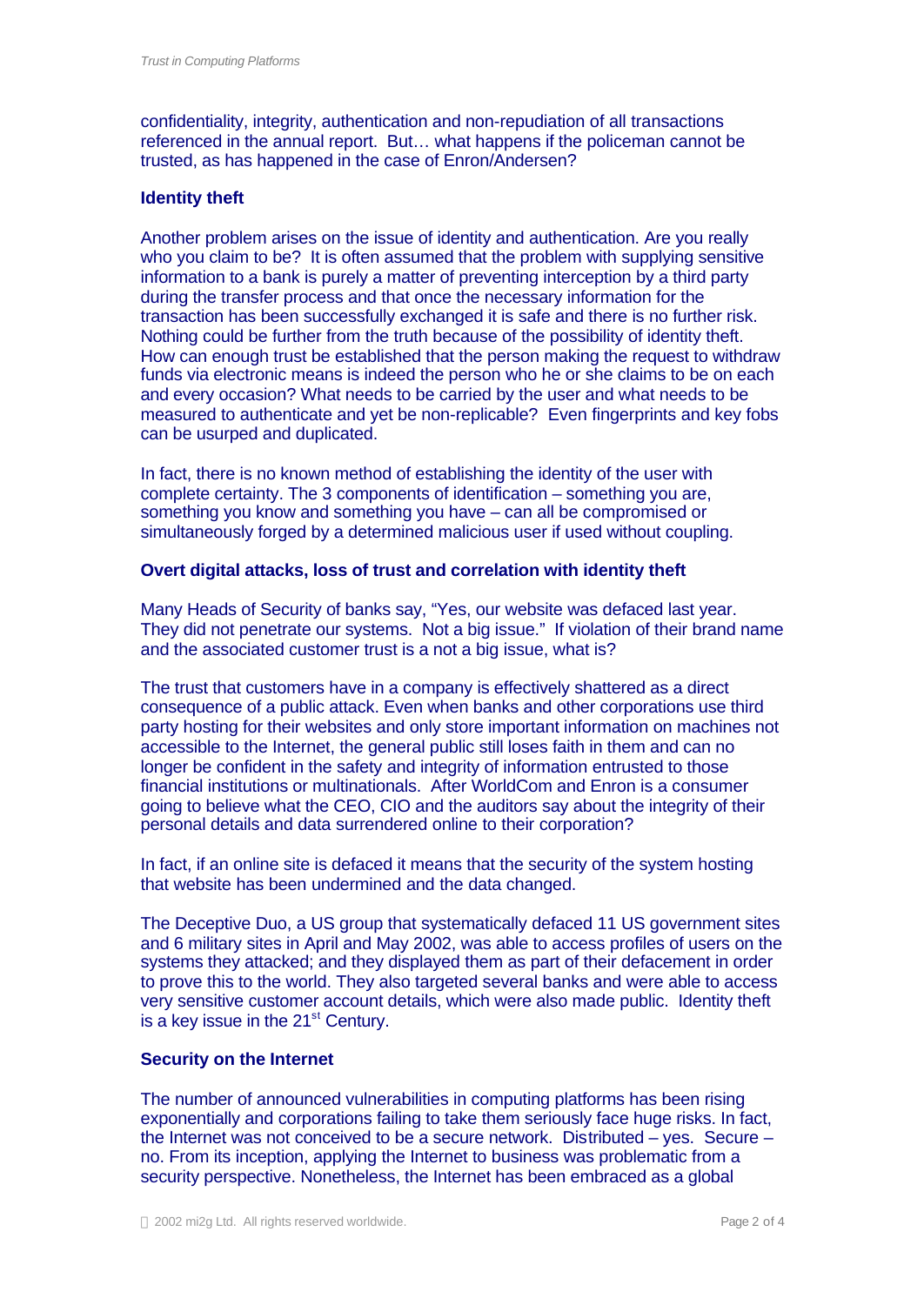information and communication backbone because of the expansive opportunities associated with this technology and a bull market fuelled by entrepreneurs, bankers and venture capitalists looking to cash in on the technology bubble. Time may prove the fallibility of the present Internet and the risk associated with it.

The reluctance of consumers to trust a company with their credit card details can effectively deprive that company from continuing and expanding business and it was only when a relatively secure and trusted mechanism for making electronic transactions was devised that Internet businesses began to see any degree of success. What is going to happen, however, when more incidents like CD Universe, in which users' credit card numbers were stolen and sold on the black market, continue to rise? The architectures which host credit card numbers are mostly not tranched or heavily encrypted because of the associated complexity and speed of response penalty. The rush to win market share and reduce the time to market has left the long-term issue of trust as secondary.

When trust fails the consequence is a "user strike" just as we are getting an equity investor strike at present. Do card companies and online vendors have the probability of such a strike plugged into their forward planning?

#### **Focus on security**

Bill Gates halted the work of thousands of engineers at Microsoft earlier this year with a view to focus on plugging security holes in his products and developing a trustworthy computing model. He went on to say that trustworthy computing is the crucial issue. This event has more significance than just helping to preserve the dominance of Microsoft in the desktop and networking market for the years to come. It is better regarded as an awareness-raising event for security so that it is no longer seen to be applied at the end stages of the product development cycle, but rather built into each and every product that will be brought to market at inception.

#### **Trusting hardware**

Trust is just as much an issue where hardware is concerned as with software. One of the main security vulnerabilities of computers is the fact that they are designed in such a way that the central processor will carry out whatever instructions it is given, with no way of knowing whether they are legitimate or not. There is no continuous authentication and authorisation system installed in the vast majority of digital processing systems available today. There are designs being put forward for the future mass user market that do just that.

However, an initiative by the Trusted Computing Platform Alliance (TCPA), formed by Intel, IBM, Microsoft and others, aims to develop a way of building secure computers and Microsoft itself has revealed details about a new project of its own called Palladium – a trusted form of Windows using the TCPA specification. It would use an authorisation process developed, managed and controlled by Microsoft.

Despite the fact that this could effectively mean an end to viruses, worms and spam, would the prospect of having a single company in control of files and programs that run on a computer not worry a lot of people?